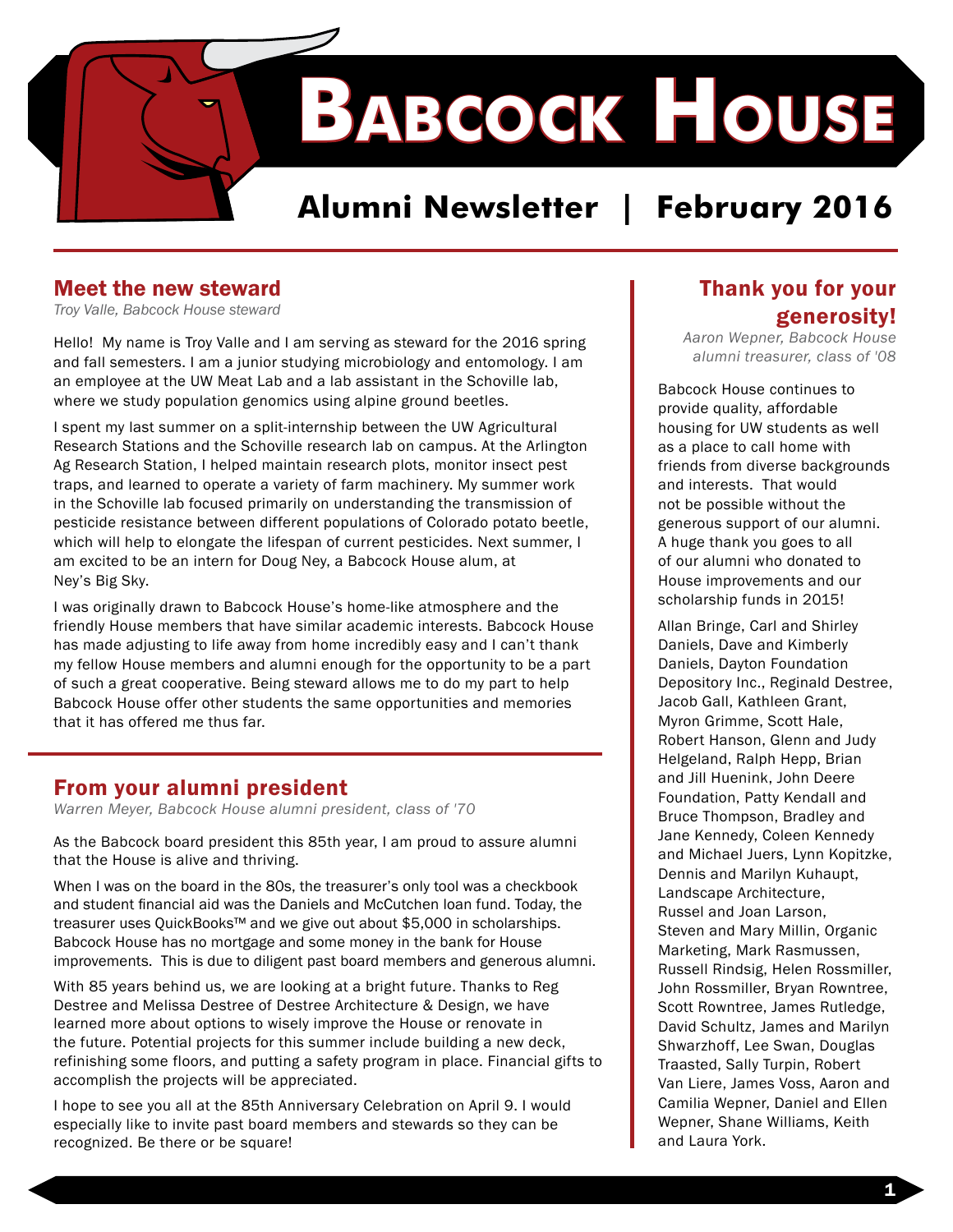

# **Babcock House Alumni**

#### President's report

*Max Shenkenberg, Babcock House president*

Greetings Babcockers! I'm proud to say that, as a whole, we have hit the ground running in 2016. Our student body has made it our goal to finish the school year strong, just as we started it. This spring semester, we are set to host a number of tours for the new UW Admitted Students Day. This is a great recruiting opportunity and will help to get our name out to the incoming freshmen set to enroll in the College of Agricultural and Life Sciences.

Our extra-curricular activities this spring will include intramural volleyball, intramural softball and Wednesday night bowling at Badger Bowl. Last, but not least, we will renew our heated rivalry in a softball game against Alpha Gamma Rho. After last year's victory, we will look to repeat and send them packing back to Langdon Street. It is sure to be a fun-filled semester for Babcock House.

see many of you there! Best regards to all and a Happy 85th!



*Babcockers recently teamed up with the Association of Women in Agriculture to compete against other student organizations in the Badger Games.*

We are also excited to host the much anticipated 85th Anniversary Celebration of Babcock House. My fellow Babcockers and I are looking forward to meeting past members and sharing stories from the past 85 years. It will be a great experience for all and I hope to

#### In honor of Larry Skalitzky

We regret to inform you that Larry Skalitzky, class of '68, passed away in January as a result of a tractor-truck accident on Highway 151. He was a fun and involved Babcocker as well as a member of Alpha Zeta and other campus organizations. He farmed outside of Columbus, Wisconsin for many years and recently semi-retired. He is survived by his wife, Emily, two children and grandchildren.

Anyone that wishes to donate to the Babcock House Scholarship Fund in Larry's name can go to *http://supportuw.org/giveto/ babcockhouse* to do so. Enter his name in the "Tribute Information" section.

Our thoughts and prayers are with Larry's wife and family as they mourn their loss.

#### Congratulations to Babcock scholarship recipients

Babcock House alumni were proud to recognize eight students with scholarships at our annual meeting this past October. These students demonstrate outstanding academic performance, campus involvement and House leadership. Thank you to all alumni and friends who donate to the scholarship fund and make these awards possible.

- William Ehlen | Don Peterson Memorial Scholarship | \$1,000
- Matthew O'Leary | Katie Kennedy Memorial Scholarship | \$1,000
- Amanda Rose | Mark Sherry Memorial Scholarship | \$500
- Max Shenkenberg | Bob Van Liere Memorial Scholarship | \$500
	- Nicolas Engen | Dave Grundahl Memorial Scholarship | \$500
	- Joshua McAfee, Charles Connolly and Connor Moore Babcock House Alumni & Friends Scholarships | \$500

#### Meet our new board member

*Scott Rowntree, Babcock House alumni secretary, class of '10*

Happy New Year! I am the newest member of the Babcock House alumni board. I lived at Babcock from '06 to '10 and enjoyed serving as House steward for one year. I majored in agronomy and soil science for my undergraduate studies, and continued in a master's program in agronomy, graduating in 2012. I then worked for DuPont Pioneer in a corn/soybean yield testing and research program for two years. In late 2013, I began working as a district sales manager for AgriGold Hybrids in southwest Wisconsin and enjoy selling seed corn to farmers every day. I met my wife, Jennifer (Holle), at Babcock in 2010. We were married this past August and currently live in Mt. Horeb, Wisconsin.



I am excited to serve on the board for the next few years, bring some new perspectives to the group, and help guide the success of the House into the future. The continuing generosity of alumni and active engagement of students make Babcock House one of the best places on campus for affordable housing and great camaraderie. On, Wisconsin!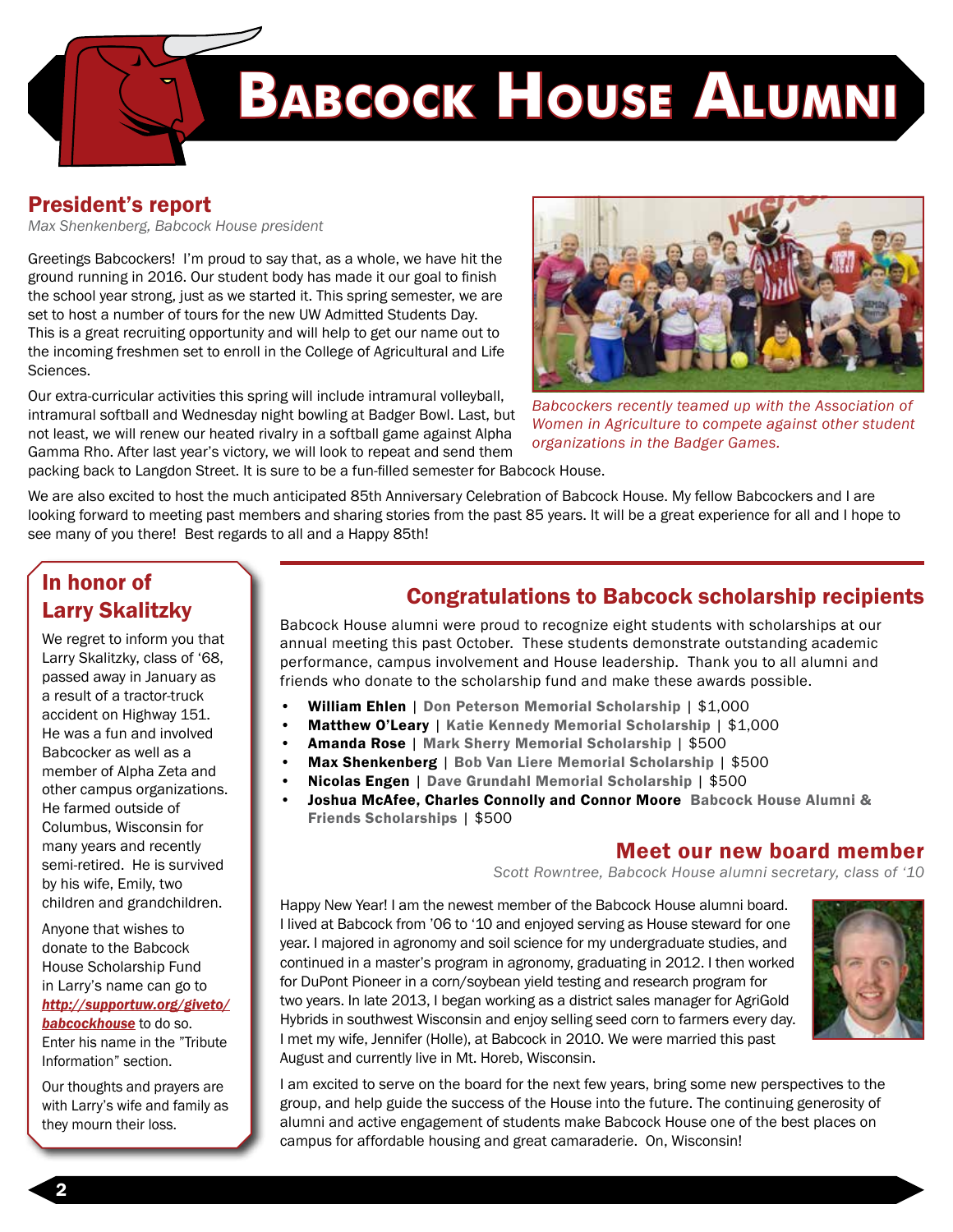# **Newsletter | February 2016**

# **Babcock House<br>85th Anniversary<br>Celebration**

## Saturday, April 9

Best Western InnTowner | Madison, Wisconsin 5 p.m. reception | 6 p.m. dinner

#### We might be 85, but we sure don't act our age!

Join us as we enjoy a good ol' Wisconsin fish fry, reconnect with old friends and celebrate this Babcock House milestone.

It's going to be a fun night be sure to RSVP by Thursday, March 31 to save your spot at the table!

Best Western InnTowner | Located just down the street from Babcock House at 2424 University Ave, Madison, Wisconsin. Parking is available at the hotel. A small block of rooms has been reserved for Babcock House. To book in this block:

- Go to inntowner.com/reservations.
- Set your arrival and departure date.
- Click the circle for "Group Booking Code" and enter BABCOCK as your code.
- Click "Check Availability to select your room type and start reserving your room.
- You may also call the InnTowner directly at a 608.233.8778 and mention "Babcock House" to reserve your room in this block.

#### Two ways to RSVP:

- Detach this form and mail it, along with a check for payment, to Babcock House (1936 University Ave. Madison, WI 53726)
- *• or* email all of the information below to babcocknews@hotmail.com and pay in person at the event.

|                                                                                        | Name(s) of spouse/guest(s) attending: Meal cost (\$35 per person): _____ |
|----------------------------------------------------------------------------------------|--------------------------------------------------------------------------|
| $\Box$ Yes! I would like to cover the cost of a student's meal for an additional \$35. |                                                                          |
|                                                                                        |                                                                          |